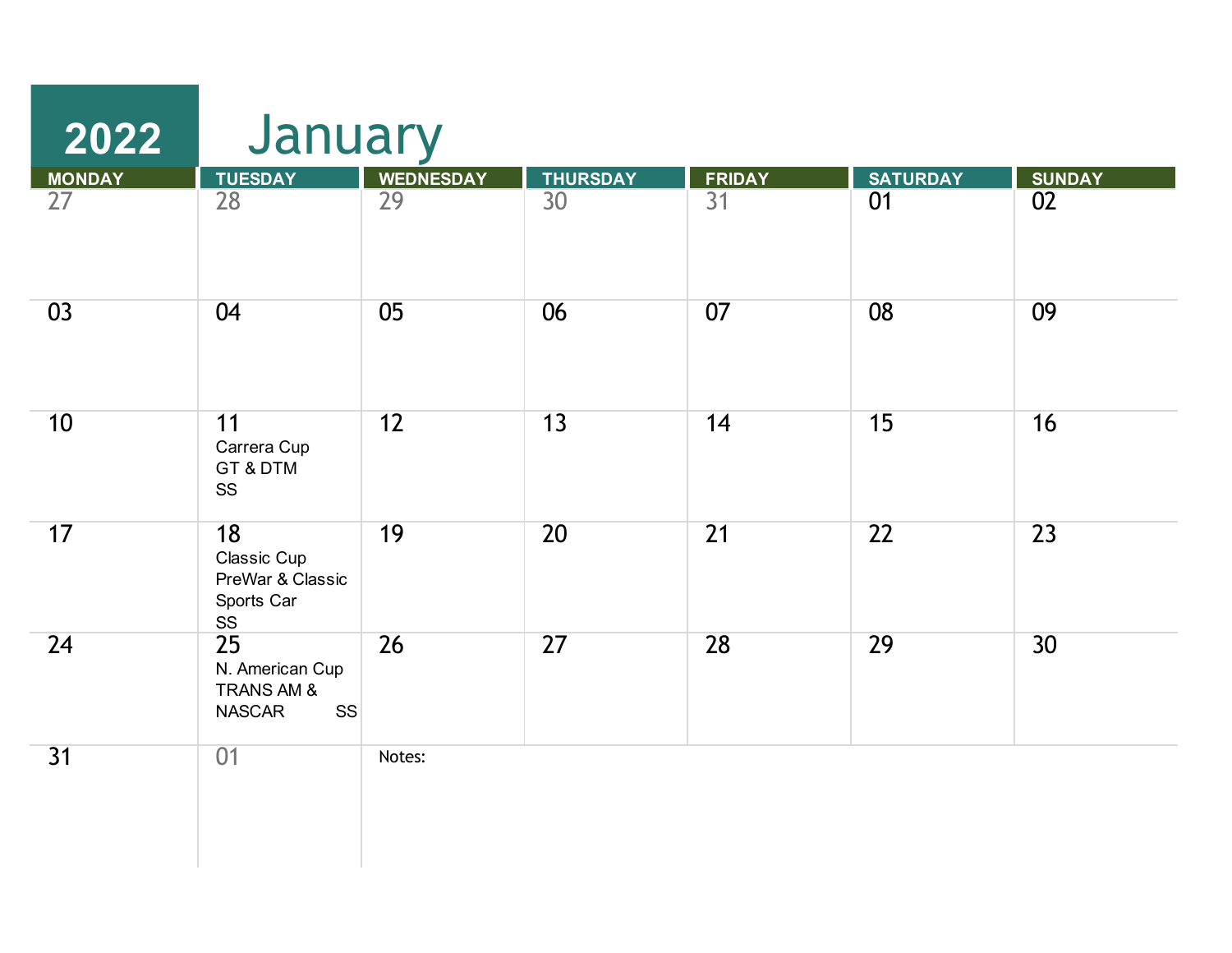| 2022                | February                                                          |                        |                       |                     |                               |                     |
|---------------------|-------------------------------------------------------------------|------------------------|-----------------------|---------------------|-------------------------------|---------------------|
| <b>MONDAY</b><br>31 | <b>TUESDAY</b><br>01<br>F1 Cup<br>50's F1 & NSR F1<br><b>SPA</b>  | <b>WEDNESDAY</b><br>02 | <b>THURSDAY</b><br>03 | <b>FRIDAY</b><br>04 | <b>SATURDAY</b><br>05         | <b>SUNDAY</b><br>06 |
| 07                  | 08<br>Sports Car Cup<br>Sports Prototype &<br>CanAm<br><b>SPA</b> | 09                     | 10                    | 11                  | 12                            | 13                  |
| 14                  | 15<br>Group C<br>1 HOUR<br><b>SPA</b>                             | 16                     | 17                    | 18                  | 19<br>Group C<br>3 HOUR<br>SS | 20                  |
| 21                  | 22<br>Carrera Cup<br>GT & DTM<br><b>SPA</b>                       | 23                     | 24                    | 25                  | 26                            | 27                  |
| 28                  | 01                                                                | 02                     | 03                    | 04                  | 05                            | 06                  |
| 07                  | 08                                                                | Notes:                 |                       |                     |                               |                     |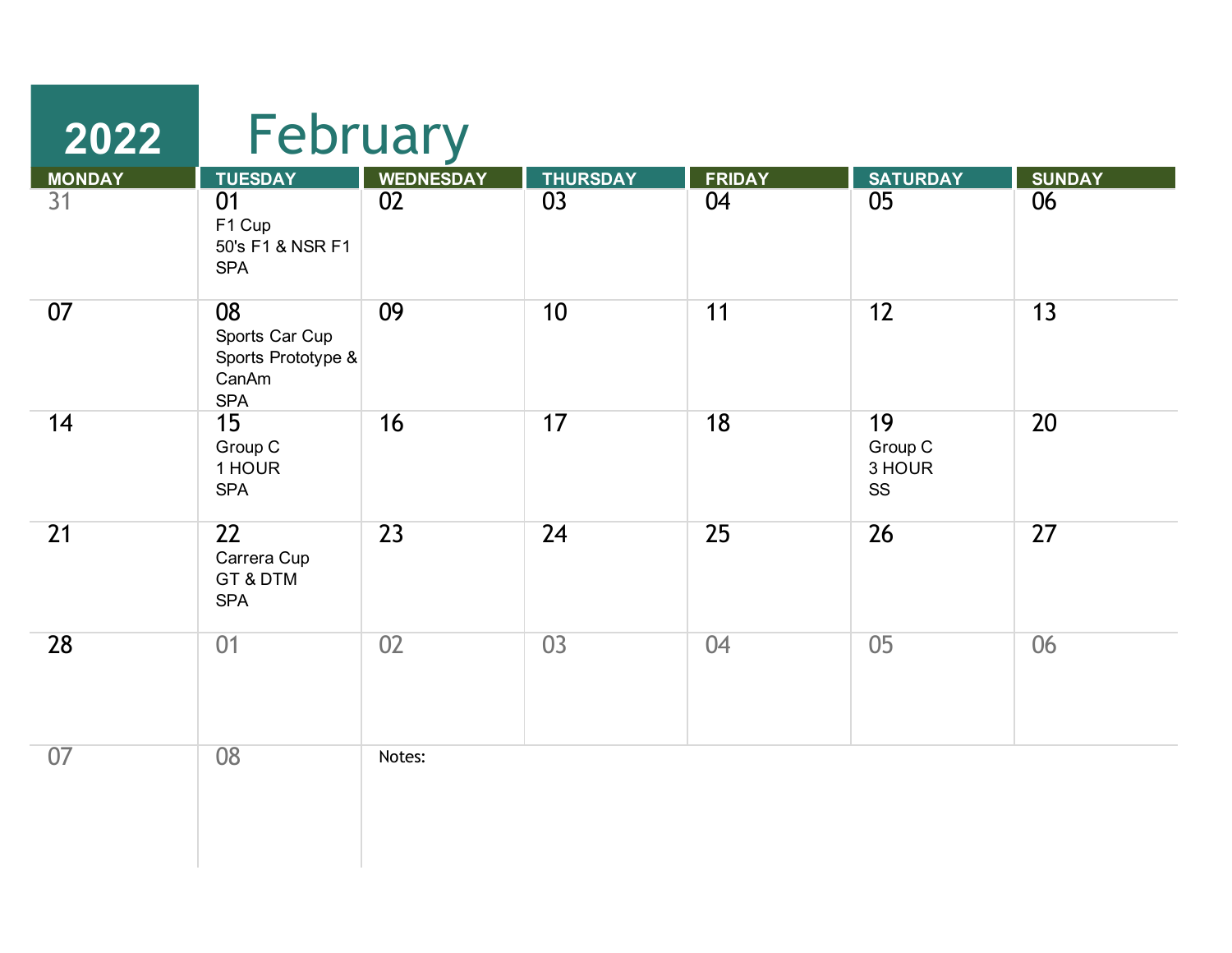| 2022          | March                                                              |                  |                 |               |                 |               |
|---------------|--------------------------------------------------------------------|------------------|-----------------|---------------|-----------------|---------------|
| <b>MONDAY</b> | <b>TUESDAY</b>                                                     | <b>WEDNESDAY</b> | <b>THURSDAY</b> | <b>FRIDAY</b> | <b>SATURDAY</b> | <b>SUNDAY</b> |
| 28            | 01<br>Classic Cup<br>PreWar & Classic<br>Sports Car<br>SS          | 02               | 03              | 04            | 05              | 06            |
| 07            | 08<br>N. American Cup<br>TRANS AM &<br><b>NASCAR</b><br><b>SPA</b> | 09               | 10              | 11            | 12              | 13            |
| 14            | 15<br>F1 Cup<br>50's F1 & NSR F1<br>SS                             | 16               | 17              | 18            | 19              | 20            |
| 21            | 22<br>Sports Car Cup<br>Sports Prototype &<br>CanAm<br><b>SPA</b>  | 23               | 24              | 25            | 26              | 27            |
| 28            | 29<br>Group C<br>1 HOUR<br>SS                                      | 30 <sup>2</sup>  | $\overline{31}$ | 01            | 02              | 03            |
| 04            | 05                                                                 | Notes:           |                 |               |                 |               |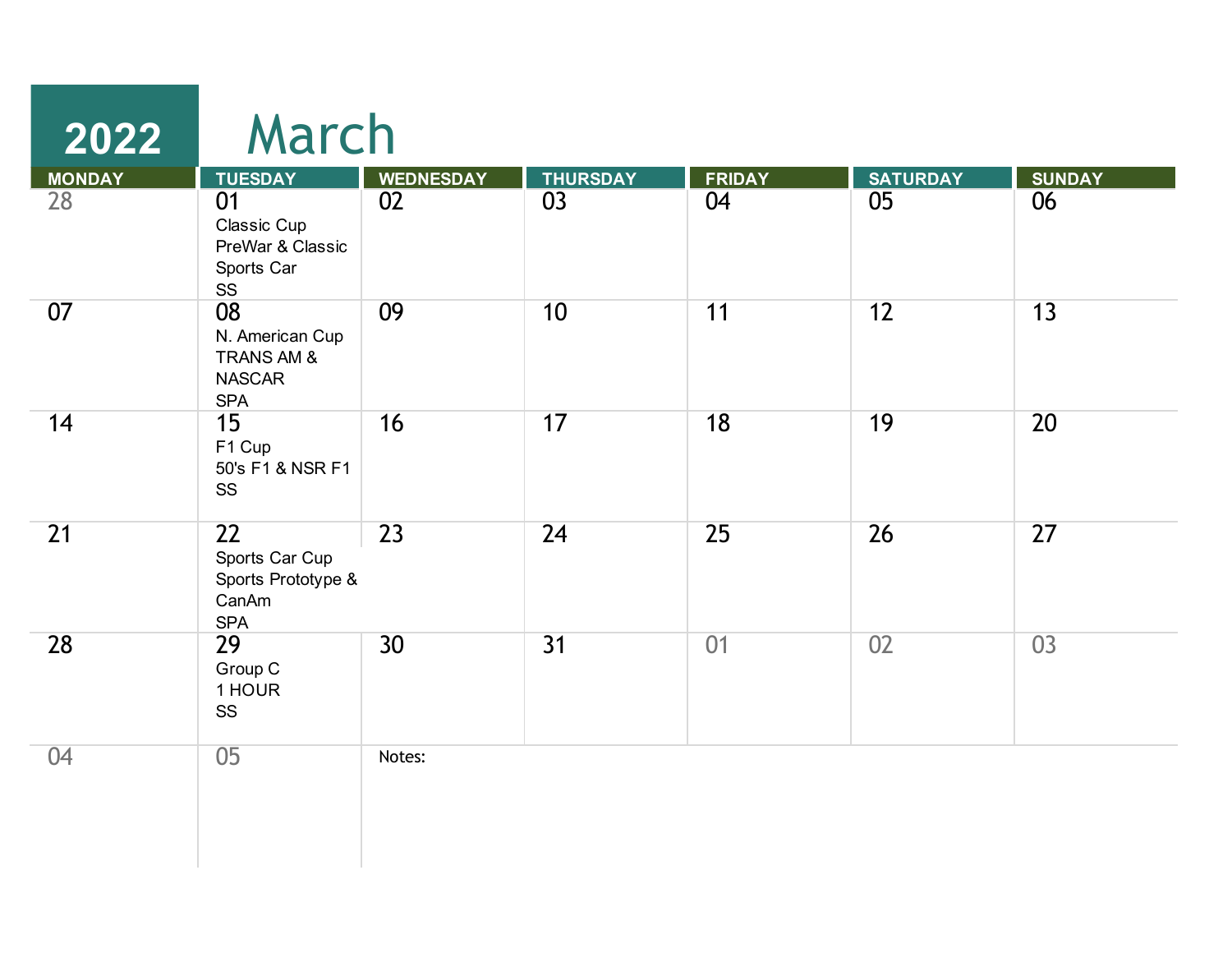| 2022          | April                                                                        |                  |                 |                 |                 |               |
|---------------|------------------------------------------------------------------------------|------------------|-----------------|-----------------|-----------------|---------------|
| <b>MONDAY</b> | <b>TUESDAY</b>                                                               | <b>WEDNESDAY</b> | <b>THURSDAY</b> | <b>FRIDAY</b>   | <b>SATURDAY</b> | <b>SUNDAY</b> |
| 28            | 29                                                                           | 30               | $\overline{31}$ | 01              | 02              | 03            |
| 04            | 05<br>Carrera Cup<br>GT & DTM<br>SS                                          | 06               | 07              | 08              | 09              | 10            |
| 11            | 12<br>Classic Cup<br>PreWar & Classic<br>Sports Car<br><b>SPA</b>            | 13               | 14              | 15              | 16              | 17            |
| 18            | 19<br>N. American Cup<br><b>TRANS AM &amp;</b><br><b>NASCAR</b><br><b>SS</b> | 20               | $\overline{21}$ | $\overline{22}$ | $\overline{23}$ | 24            |
| 25            | 26<br>F1 Cup<br>50's F1 & NSR F1<br><b>SPA</b>                               | $\overline{27}$  | 28              | 29              | 30              | 01            |
| 02            | 03                                                                           | Notes:           |                 |                 |                 |               |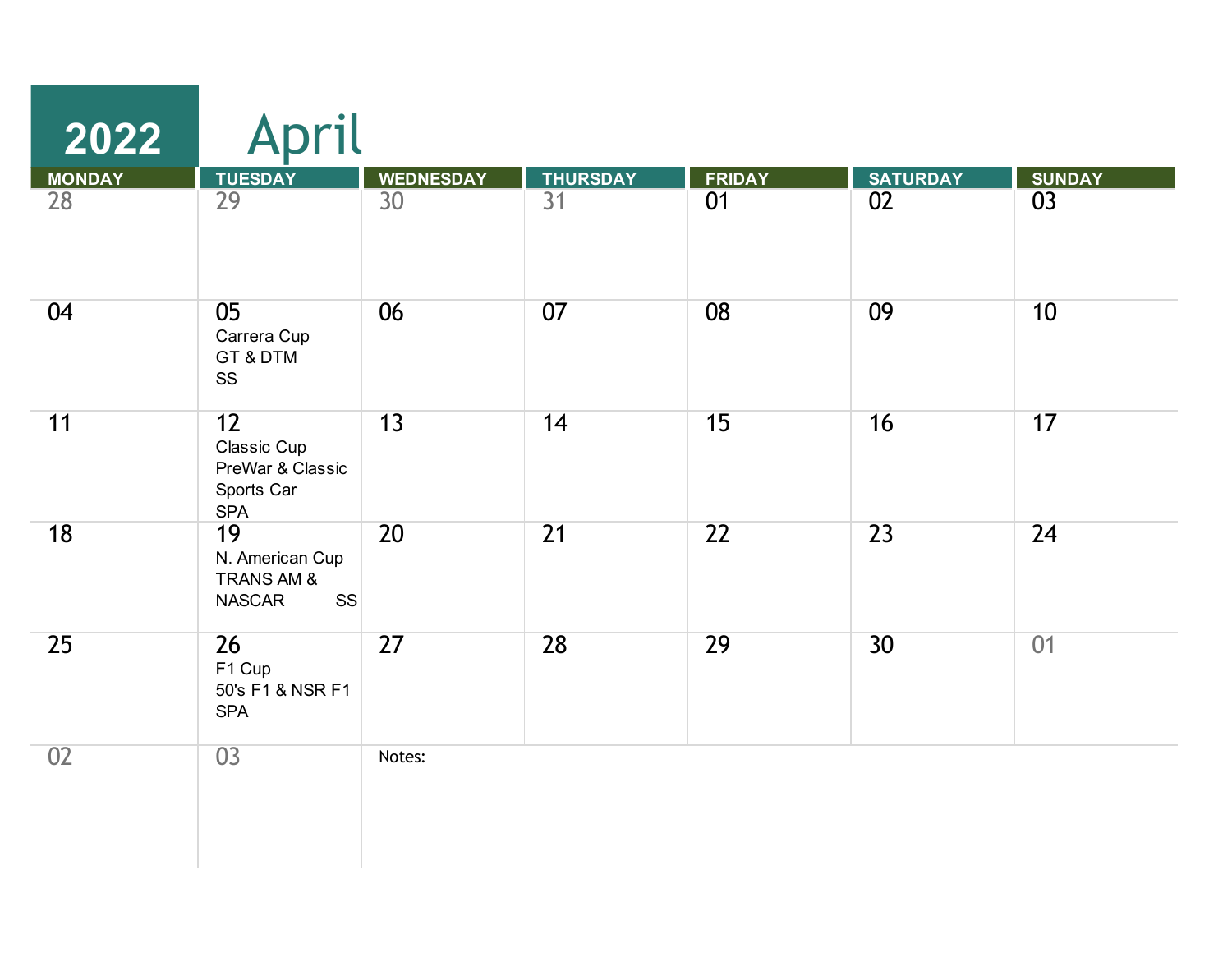| 2022            | May                                                                             |                  |                 |               |                                       |               |
|-----------------|---------------------------------------------------------------------------------|------------------|-----------------|---------------|---------------------------------------|---------------|
| <b>MONDAY</b>   | <b>TUESDAY</b>                                                                  | <b>WEDNESDAY</b> | <b>THURSDAY</b> | <b>FRIDAY</b> | <b>SATURDAY</b>                       | <b>SUNDAY</b> |
| 25              | 26                                                                              | 27               | 28              | 29            | 30                                    | 01            |
| 02              | 03<br>Sports Car Cup<br>Sports Prototype &<br>CanAm<br><b>SS</b>                | 04               | 05              | 06            | 07<br>Group C<br>3 HOUR<br><b>SPA</b> | 08            |
| 09              | 10<br>Group C<br>1 HOUR<br><b>SPA</b>                                           | 11               | 12              | 13            | 14                                    | 15            |
| 16              | 17<br>Carrera Cup<br>GT & DTM<br><b>SPA</b>                                     | 18               | 19              | 20            | $\overline{21}$                       | 22            |
| 23              | 24<br>Classic Cup<br>PreWar & Classic<br>Sports Car<br>SS                       | 25               | 26              | 27            | 28                                    | 29            |
| 30 <sup>2</sup> | $\overline{31}$<br>N. American Cup<br>TRANS AM &<br><b>NASCAR</b><br><b>SPA</b> | Notes:           |                 |               |                                       |               |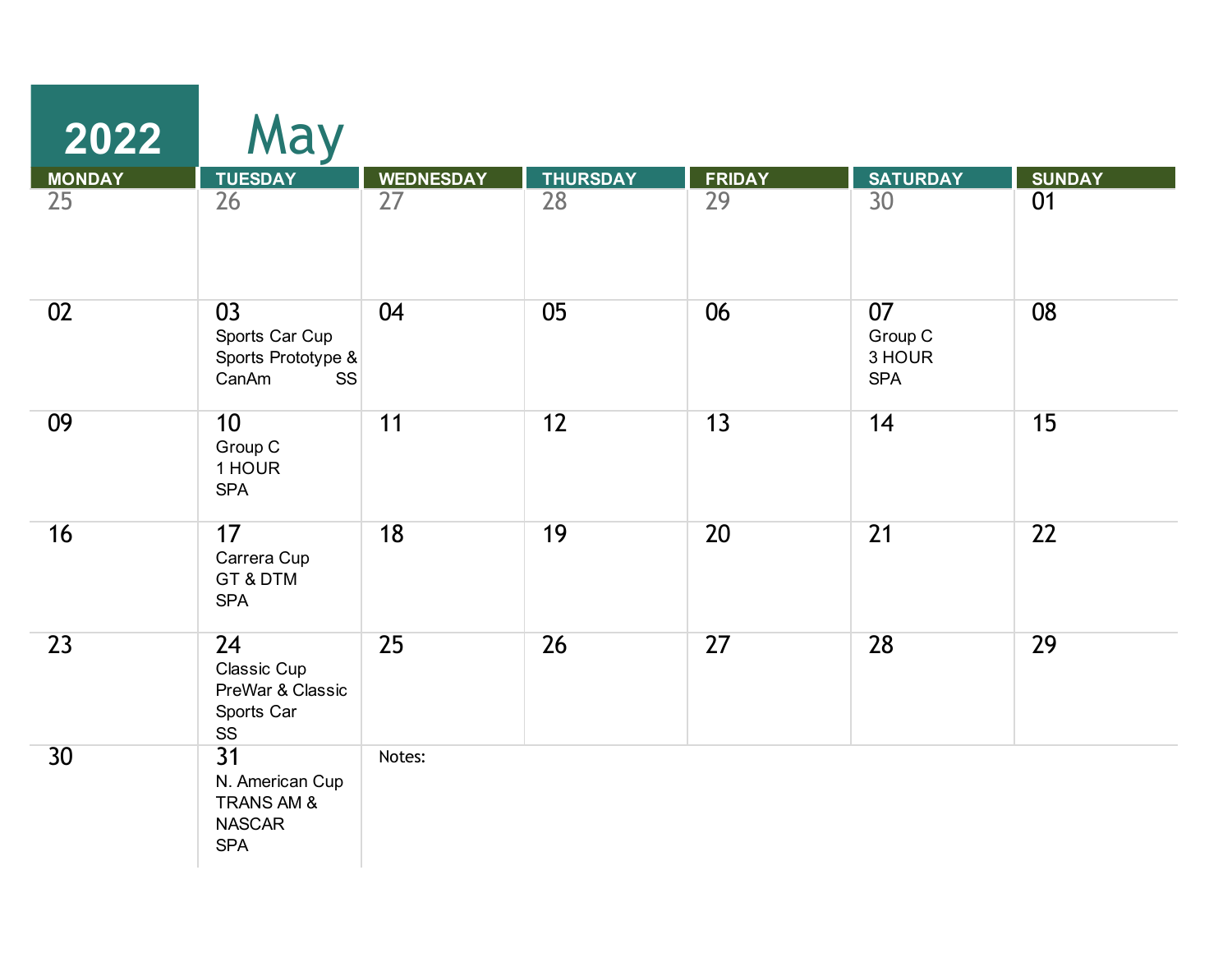| 2022                             | June                                                              |                        |                       |                                  |                       |                     |
|----------------------------------|-------------------------------------------------------------------|------------------------|-----------------------|----------------------------------|-----------------------|---------------------|
| <b>MONDAY</b><br>30 <sup>°</sup> | <b>TUESDAY</b><br>31                                              | <b>WEDNESDAY</b><br>01 | <b>THURSDAY</b><br>02 | <b>FRIDAY</b><br>$\overline{03}$ | <b>SATURDAY</b><br>04 | <b>SUNDAY</b><br>05 |
|                                  |                                                                   |                        |                       |                                  |                       |                     |
| 06                               | 07<br>F1 Cup<br>50's F1 & NSR F1<br>SS                            | 08                     | 09                    | 10                               | 11                    | 12                  |
| 13                               | 14<br>Sports Car Cup<br>Sports Prototype &<br>CanAm<br><b>SPA</b> | 15                     | 16                    | 17                               | 18                    | 19                  |
| 20                               | $\overline{21}$<br>Group C<br>1 HOUR<br>SS                        | 22                     | 23                    | 24                               | 25                    | 26                  |
| 27                               | 28                                                                | 29                     | 30 <sup>2</sup>       | 01                               | 02                    | 03                  |
| 04                               | 05                                                                | Notes:                 |                       |                                  |                       |                     |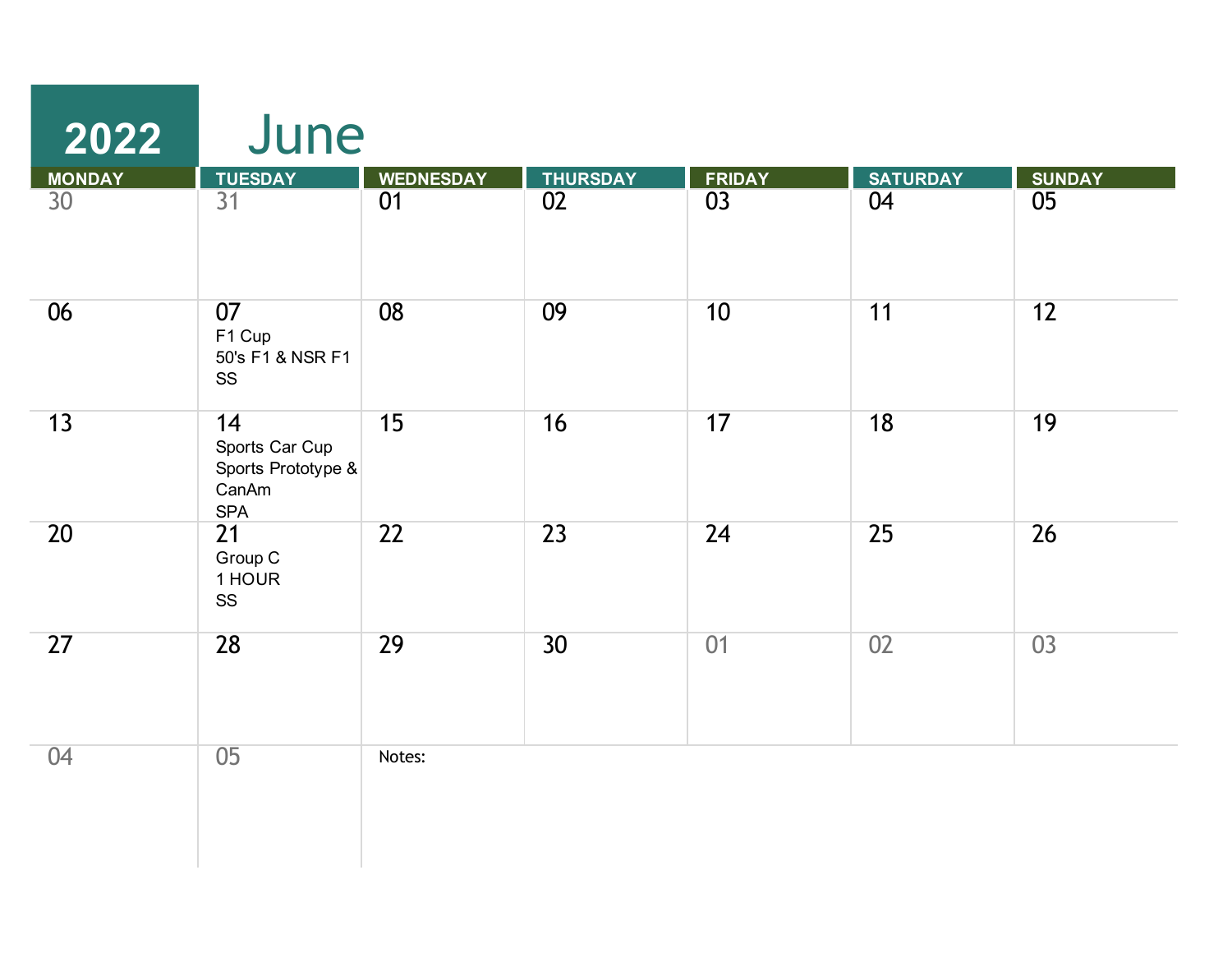| 2022            | July          |                  |                 |                 |                 |                 |
|-----------------|---------------|------------------|-----------------|-----------------|-----------------|-----------------|
| <b>MONDAY</b>   |               | <b>WEDNESDAY</b> | <b>THURSDAY</b> | <b>FRIDAY</b>   | <b>SATURDAY</b> | <b>SUNDAY</b>   |
| $\overline{27}$ | TUESDAY<br>28 | $\overline{29}$  | $\overline{30}$ | $\overline{01}$ | 02              | 03              |
| 04              | 05            | 06               | 07              | 08              | 09              | 10              |
| 11              | 12            | 13               | 14              | 15              | 16              | 17              |
| 18              | 19            | $\overline{20}$  | $\overline{21}$ | $\overline{22}$ | 23              | $\overline{24}$ |
| 25              | 26            | 27               | 28              | 29              | 30              | $\overline{31}$ |
| 01              | 02            | Notes:           |                 |                 |                 |                 |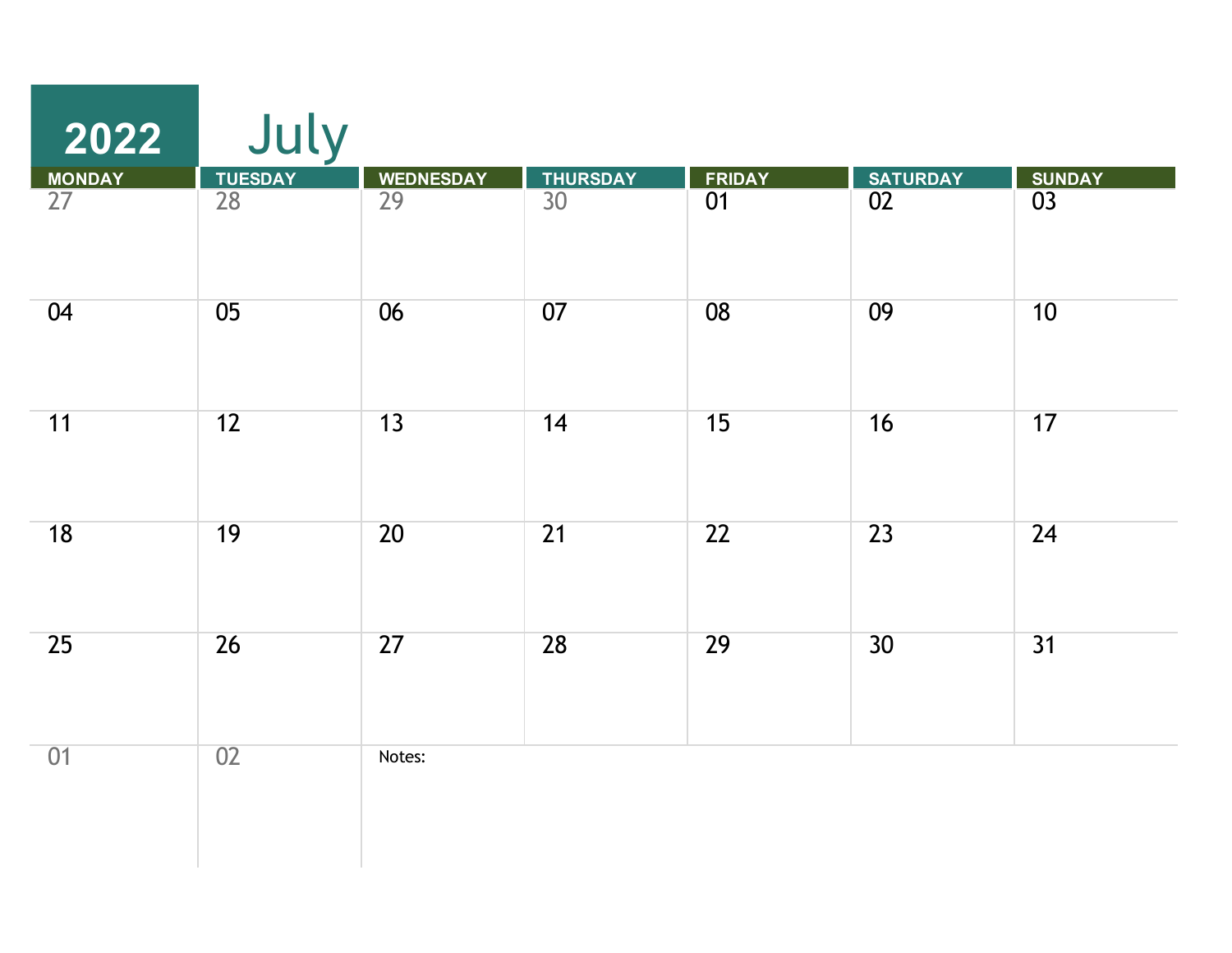| 2022          | August                                                                        |                  |                 |               |                                       |                 |
|---------------|-------------------------------------------------------------------------------|------------------|-----------------|---------------|---------------------------------------|-----------------|
| <b>MONDAY</b> | <b>TUESDAY</b>                                                                | <b>WEDNESDAY</b> | <b>THURSDAY</b> | <b>FRIDAY</b> | <b>SATURDAY</b>                       | <b>SUNDAY</b>   |
| 01            | 02<br>Carrera Cup<br>GT & DTM<br>SS                                           | 03               | 04              | 05            | 06                                    | 07              |
| 08            | 09<br>Classic Cup<br>PreWar & Classic<br>Sports Car<br><b>SPA</b>             | 10               | 11              | 12            | 13                                    | 14              |
| 15            | 16<br>N. American Cup<br>TRANS AM &<br><b>NASCAR</b><br><b>SS</b>             | 17               | 18              | 19            | 20                                    | $\overline{21}$ |
| 22            | $\overline{23}$<br>F1 Cup<br>50's F1 & NSR F1<br><b>SPA</b>                   | $\overline{24}$  | 25              | 26            | 27<br>Group C<br>3 HOUR<br><b>SPA</b> | 28              |
| 29            | 30 <sup>°</sup><br>Sports Car Cup<br>Sports Prototype &<br>CanAm<br><b>SS</b> | $\overline{31}$  | 01              | 02            | 03                                    | 04              |
| 05            | 06                                                                            | Notes:           |                 |               |                                       |                 |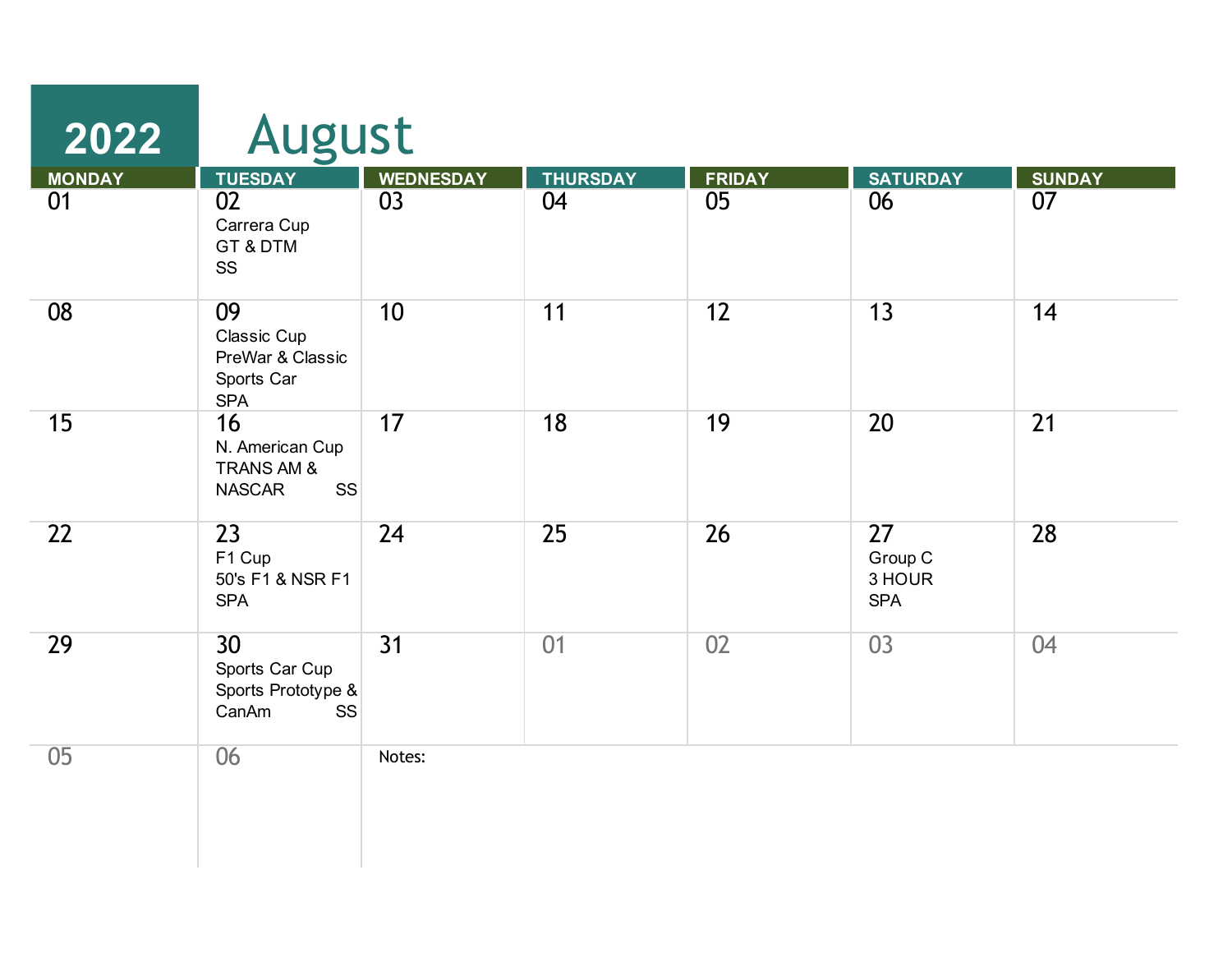| 2022          |                                                                               | September        |                 |               |                 |               |
|---------------|-------------------------------------------------------------------------------|------------------|-----------------|---------------|-----------------|---------------|
| <b>MONDAY</b> | <b>TUESDAY</b>                                                                | <b>WEDNESDAY</b> | <b>THURSDAY</b> | <b>FRIDAY</b> | <b>SATURDAY</b> | <b>SUNDAY</b> |
| 29            | 30                                                                            | 31               | 01              | 02            | 03              | 04            |
| 05            | 06<br>Group C<br>1 HOUR<br><b>SPA</b>                                         | 07               | 08              | 09            | 10              | 11            |
| 12            | 13<br>Carrera Cup<br>GT & DTM<br><b>SPA</b>                                   | 14               | 15              | 16            | 17              | 18            |
| 19            | 20<br>Classic Cup<br>PreWar & Classic<br>Sports Car<br>SS                     | $\overline{21}$  | 22              | 23            | 24              | 25            |
| 26            | 27<br>N. American Cup<br><b>TRANS AM &amp;</b><br><b>NASCAR</b><br><b>SPA</b> | 28               | 29              | 30            | 01              | 02            |
| 03            | 04                                                                            | Notes:           |                 |               |                 |               |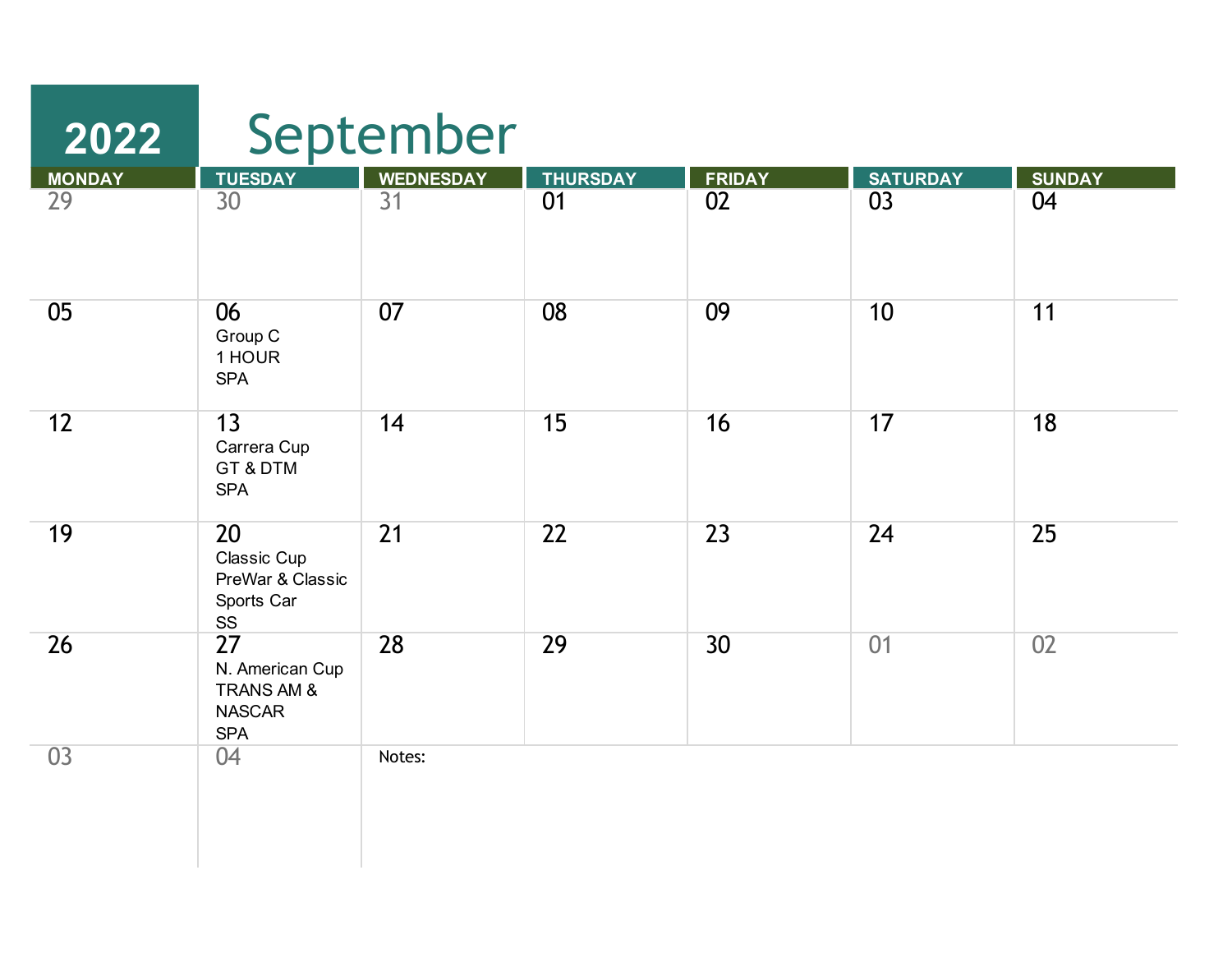| 2022            | October                                                           |                  |                 |                 |                 |                 |
|-----------------|-------------------------------------------------------------------|------------------|-----------------|-----------------|-----------------|-----------------|
| <b>MONDAY</b>   |                                                                   | <b>WEDNESDAY</b> | <b>THURSDAY</b> | <b>FRIDAY</b>   | <b>SATURDAY</b> | <b>SUNDAY</b>   |
| $\overline{26}$ | TUESDAY<br>27                                                     | $\overline{28}$  | $\overline{29}$ | $\overline{30}$ | 01              | $\overline{02}$ |
| 03              | 04<br>F1 Cup<br>50's F1 & NSR F1<br>SS                            | 05               | 06              | 07              | 08              | 09              |
| 10              | 11<br>Sports Car Cup<br>Sports Prototype &<br>CanAm<br><b>SPA</b> | $\overline{12}$  | 13              | 14              | 15              | 16              |
| 17              | 18<br>Group C<br>1 HOUR<br>SS                                     | 19               | 20              | $\overline{21}$ | 22              | $\overline{23}$ |
| 24              | 25<br>Carrera Cup<br>GT & DTM<br>SS                               | 26               | $\overline{27}$ | 28              | 29              | 30              |
| 31              | 01                                                                | Notes:           |                 |                 |                 |                 |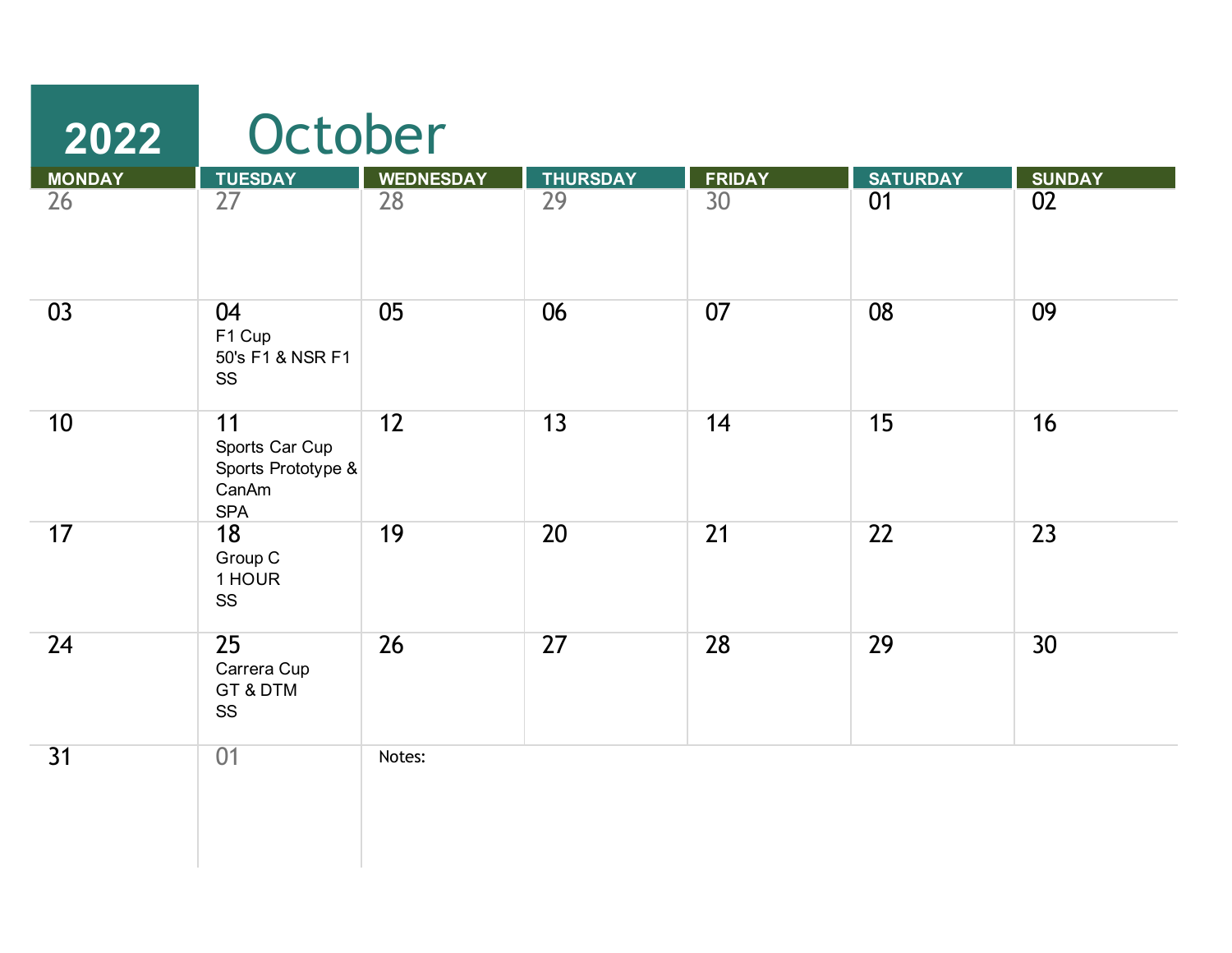| 2022          |                                                                              | November         |                 |                 |                               |               |
|---------------|------------------------------------------------------------------------------|------------------|-----------------|-----------------|-------------------------------|---------------|
| <b>MONDAY</b> | <b>TUESDAY</b>                                                               | <b>WEDNESDAY</b> | <b>THURSDAY</b> | <b>FRIDAY</b>   | <b>SATURDAY</b>               | <b>SUNDAY</b> |
| 31            | 01<br>Classic Cup<br>PreWar & Classic<br>Sports Car<br><b>SPA</b>            | 02               | 03              | 04              | 05<br>Group C<br>3 HOUR<br>SS | 06            |
| 07            | 08<br>N. American Cup<br><b>TRANS AM &amp;</b><br><b>SS</b><br><b>NASCAR</b> | 09               | 10              | 11              | 12                            | 13            |
| 14            | 15<br>F1 Cup<br>50's F1 & NSR F1<br><b>SPA</b>                               | 16               | 17              | $\overline{18}$ | 19                            | 20            |
| 21            | 22<br>Sports Car Cup<br>Sports Prototype &<br>CanAm<br><b>SS</b>             | $\overline{23}$  | 24              | 25              | 26                            | 27            |
| 28            | 29<br>Group C<br>1 HOUR<br><b>SPA</b>                                        | 30 <sup>2</sup>  | 01              | 02              | 03                            | 04            |
| 05            | 06                                                                           | Notes:           |                 |                 |                               |               |